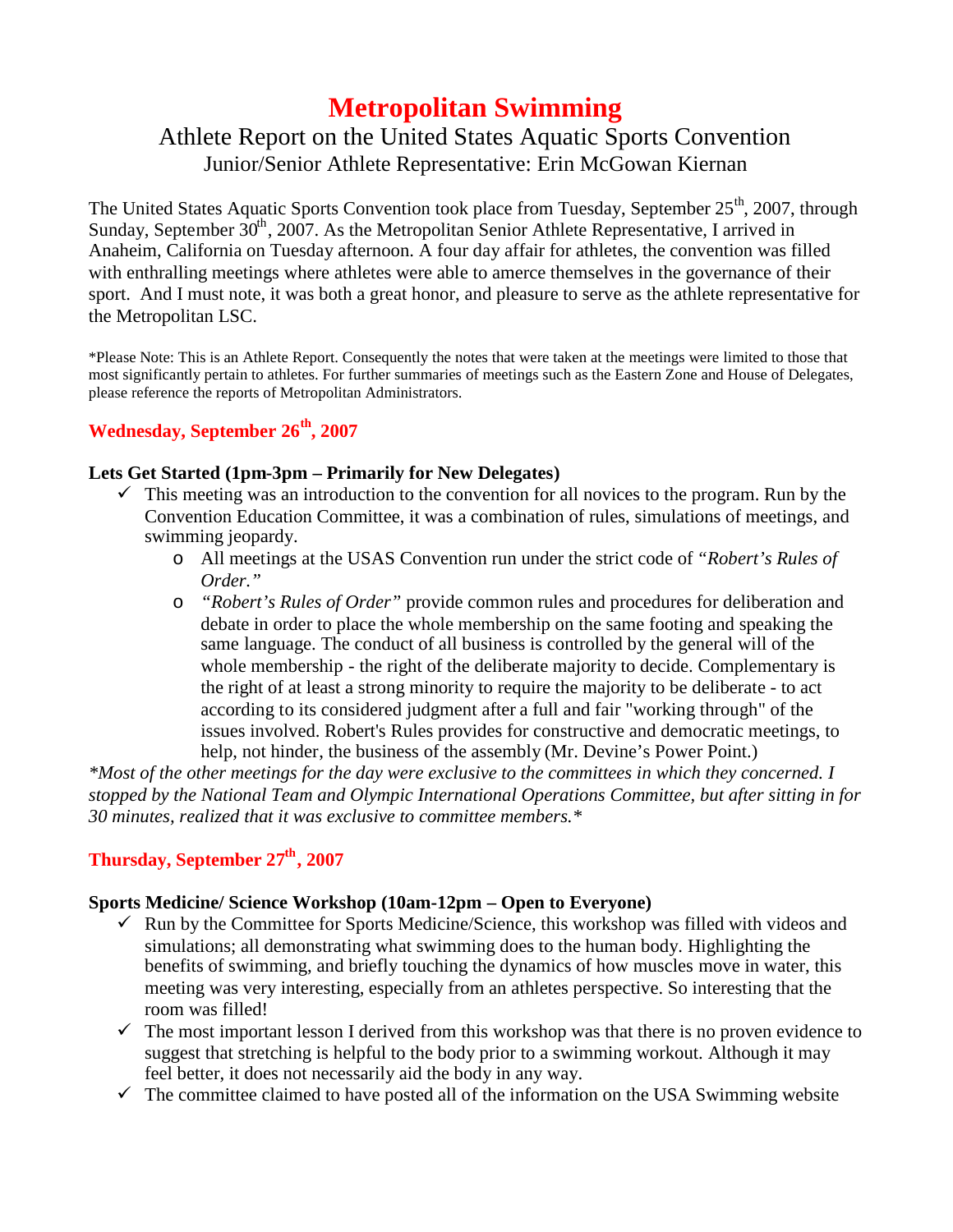### **Athletes Meeting (3pm – 4pm – Primarily for First Time Athlete Representative)**

- $\checkmark$  Run by the Athletes Executive Council, this meeting was a friendly, casual introduction to the Council and the convention.
- $\checkmark$  Made up of noted athletes such as Olympian Chris Thompson, and Linda Riker, the Athletes Executive Council is the holistic representation for all athletes in USA Swimming
- $\checkmark$  Council members urged us to act appropriately and voice our opinions
- $\checkmark$  In addition, the AEC explained to the athletes why we had such a presence at the convention. Citing the US Senate's declaration after the disassembly of the Amateur Athletics Union in the 70s, the Council members informed us that all executive decisions in athletics must be voted on, with 20% of the vote being comprised by athletes
- $\checkmark$  The AEC tried to teach us what we needed to know, so we could be more well versed in the decision making that would be taking place over the course of the week

### **Athlete Leadership Workshop - Dwight Stones Lecture on Leadership (4pm-6:15pm – Primarily for Athletes)**

- $\checkmark$  Dwight Stones, a charismatic Olympian, world recorder holder, and member of the track and field hall of fame, came to brief the athletes on leadership. What was noted to be strictly a talk on leadership, quickly turned into a didactic speech from one of America's greatest, but also most hated athletes – a speech in which I very much enjoyed. Some of the highlights included the following points:
	- o In being a leader, one must always be right and practical
	- o The most essential ability for success is the ability to lead oneself
	- o One must always learn to listen
	- o Dwight noted that in his youth, he did not like the way US Track and Field was run. True to his infamous puerile ignorance, Dwight said he "was hitting (his) head against the building." It was only when he was sage with age that he realized, if he wanted to change US Track and Field, he had to "go inside the building." He then credited the athletes for participating in the convention and urged us to stay active in USA Swimming.
	- o When trying to make it to the top, take the path of least resistance
	- o Dwight told us that as one develops into an elite athlete, he or she must learn to let go of friends who may hold you down. He used Michael Vick as an example of an athlete whose demise was rooted in his inability to let go of old friends
	- o Any athlete must ALWAYS be aware of who they are surrounded by. Dwight stated, "I don't care if they have been your best friend since you were born, when you get to the top, even your closest friends will try to take you down…whether out of pure jealousy or hatred, your friends are looking for a way to make you look bad. Keep your guard up!"
	- o It is the impulse of the United States to build an athlete up to be so great and virtually immortal, so when that athlete makes a mistake, the public may knock them down even more. Dwight urged us, "Don't let the fear of being knocked down prevent you from pursuing greatness…and if you do reach greatness, be smart! Don't do anything you wouldn't want people to know about you if you were on trial for murder!"
	- o On society promoting the notion that with greatness comes great problems Dwight commented, "I don't care what anyone says. Follow your dreams. Aspire to greatness worry about the problems once you make it big."
	- o There is large connectivity between sports and politics. More athletes should be involved in politics so they are in the public eye, promoting their sport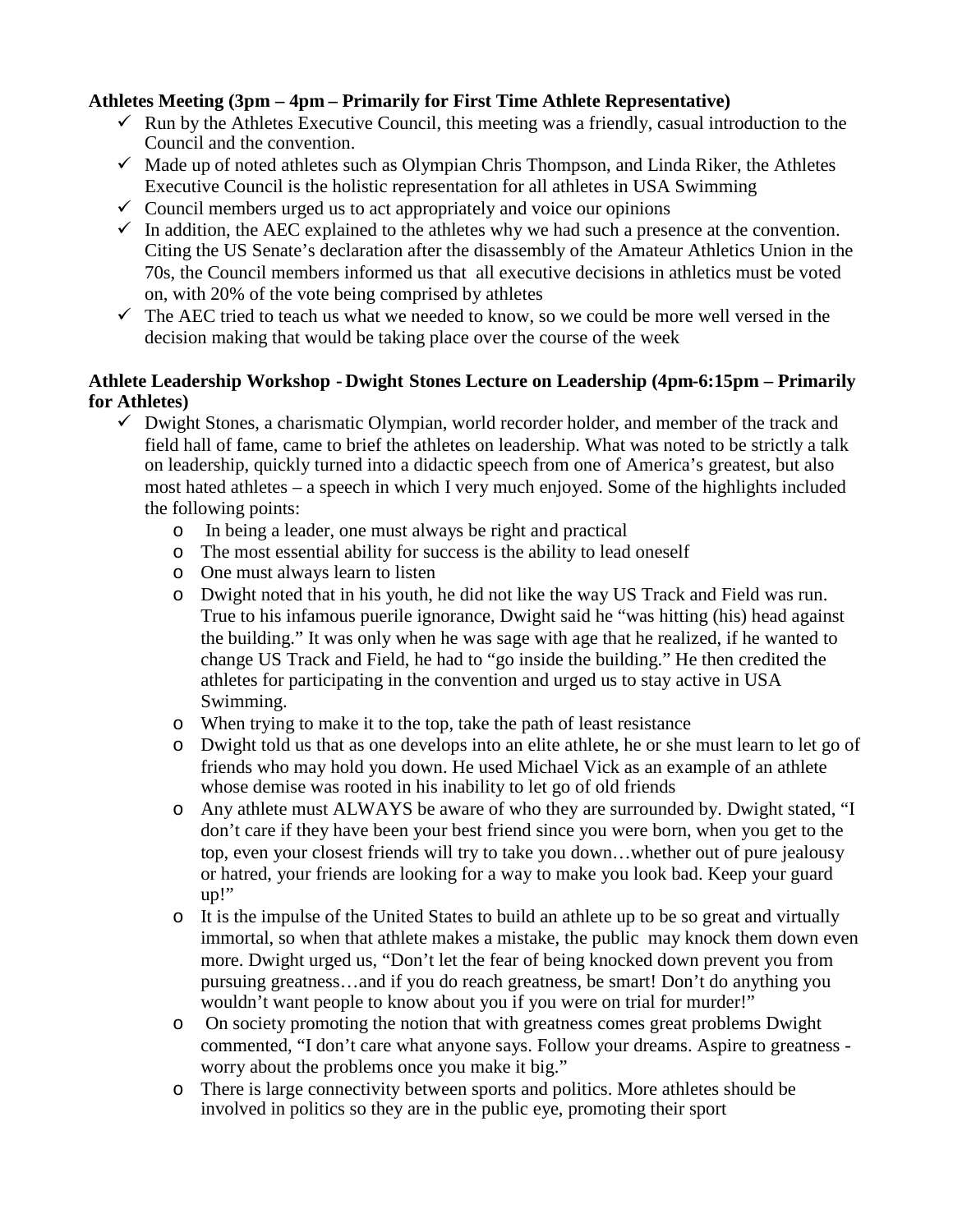- o Although society tells us that if we don't win, "we suck," Dwight pleaded that we resist such a notion. "Shame on you if you believe that," Dwight said. "They are ignorant. Society doesn't understand the amount of work it takes to achieve greatness in a sport. Listen to me, if you did your best, you won."
- o It is always worth it to make a great sacrifice to illustrate a point. Dwight Stones was suspended from Track and Field for life after refusing to concede \$33,000 in prize money he had won, and donated to a high jump clinic. "It wasn't about keeping the money," he continued, "it was about showing them 'Hey, I earned this and there is no reason why I should give it back'" Dwight's sacrifice, although devastating in that it suspended him from his sport, made great strides for professional athletes for it broke the barrier and allowed athletes to segue into competing as an occupation. Dwight's sacrifice was not only admirable, but also memorable, as he was recently thanked for his actions by profession hockey player Wayne Gretzky.
- o In closing, Stones disclosed his nostalgic thoughts on the Olympics. Claiming that representing ones country is a feeling, "words cannot describe," Stones wished us the best in our sports.
- $\checkmark$  Dwight Stones was an amazing speaker, and individual. I had the opportunity to speak with him one on one after the meeting, and his advice on both life and athletics are words which will forever resonate in my mind. It is not only his accomplishments, but his unforgettable character, with which he pursues with gusto and zeal, that make Dwight an iconoclast of American athletics in the 1960s and 1970s.

### **Athletes Welcome Reception (6:15pm – 7pm – Primarily for Athletes)**

 $\checkmark$  Also run by the Athlete Executive Council, this reception was a combination of hor'derves and various name games.

### **Eastern Zone Meeting (7pm-9pm – For all representatives from the Eastern Zone)**

- $\checkmark$  The Eastern Zone meeting was a great lesson in politics; in order to be taken seriously, one must present there opinion in an appropriate manner.
- $\checkmark$  In this meeting, as LSC's and as a Zone, we collectively made executive decisions such as location of championship meets, zone standard times, and established "open" and "closed" policies for the two sectional meets in the eastern zone
- $\checkmark$  In addition, the Adirondack LSC proposed a New York State Championship for Age Group swimmers. This proposal was heard, and appealing to the body and will be addressed in the future

### **Friday, September 28th, 2007**

### **Athletes Meeting (8am-8:45am – Primarily for Athletes)**

 $\checkmark$  Following breakfast after morning practice, this meeting was virtually void of any notable points. It consisted most of the Council members engaging in small talk with the crowd and warnings for poorly behaved representatives

### **College Swimming 101 (10am-12pm – Primarily to Athletes)**

- $\checkmark$  Run by the Convention Education Committee, this meeting was a summary of college swimming, the NCAA (including the NCAA clearing house), and the recruiting process
- $\checkmark$  Targeted at those athletes who have not yet experienced the recruiting process, the meeting was an instructional lesson in how to speak with coaches without violating NCAA rules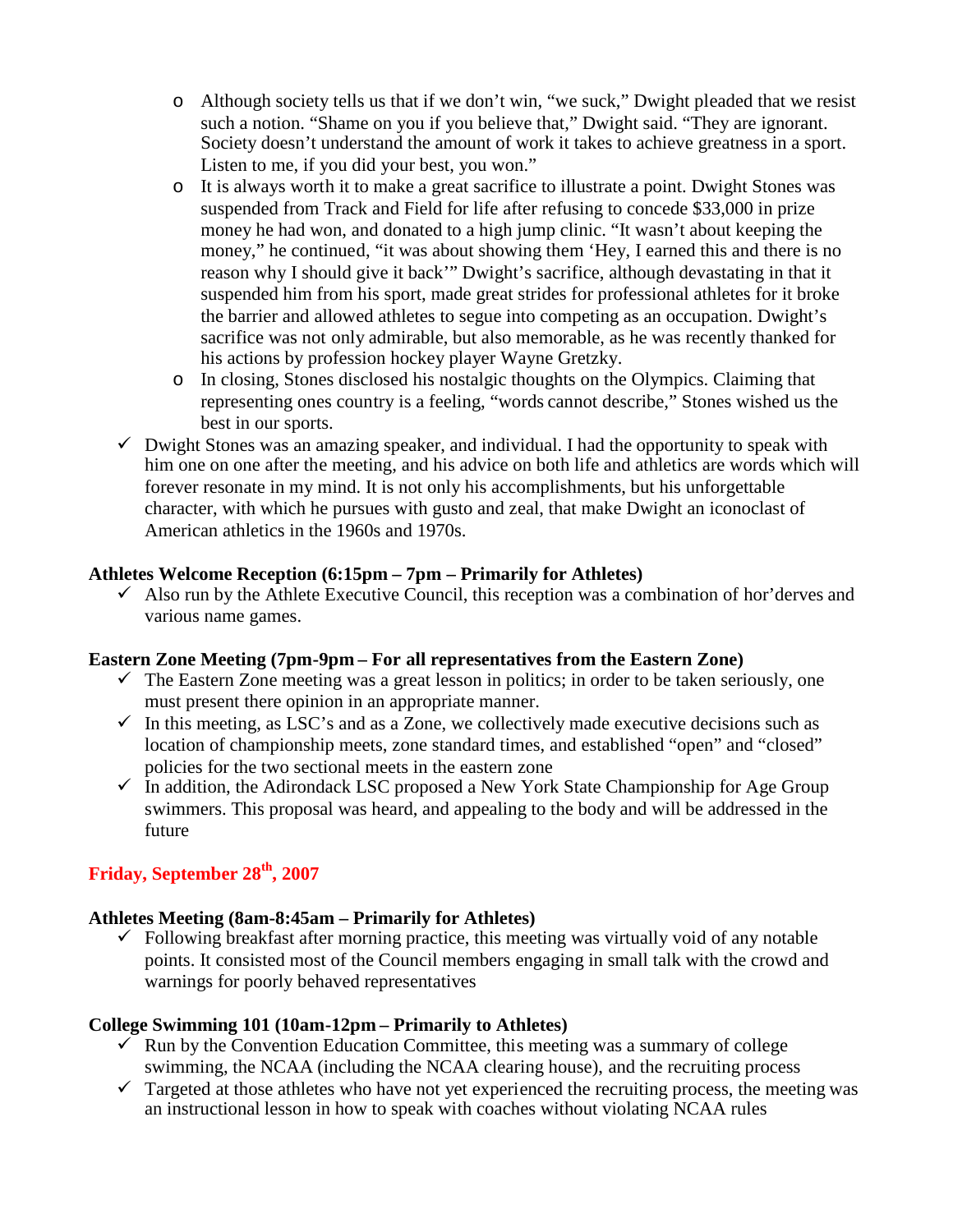$\checkmark$  Most everything that was discussed in this meeting is of common knowledge and can be found on the NCAA website

### **Athletes Board of Review (12pm – 2pm – Primarily for Athletes)**

- Run by the Athletics Executive Committee, this meeting was run in compliance with *"Robert's Rules.*" At the beginning of the meeting, every athlete received the 2006-2007 USA Swimming Rule Book. For the duration of the 2 hours, we sat and discussed every minor detail of all of the rules that were up for modification in the house, and developed a cohesive opinion; should we motion to pass the rule modified by the Rules and Regulations Committee, or leave it the way it was?
- $\checkmark$  The athletes deemed approximately 99% of the changes worthy of merit, and thus voted to comply with the decision of the Rules and Regulations Committee. Most of the changes were EXTREMELY minor and irrelevant, as most changes were for better word choice

### **Eastern Zone Meeting (3:30pm-5:30pm - For all representatives from the Eastern Zone)**

- $\checkmark$  In this meeting, the Eastern Zone Representatives continued the discussion of business brought up in the first meeting
- $\checkmark$  In addition, we voted on new administrative representatives

### **House of Delegates (7pm-9pm – For all Representatives of USA Swimming)**

 $\checkmark$  As a voting member of the house, this was a very interesting meeting to attend. While most matters of business concerned issues that were not directly related to athletes, it was still a great experience to formulate an opinion on subjects, such as the budget, and be able to voice my opinion via vote

### **Saturday, September 30th, 2007**

### **Athletes Meeting (8:30am – 9:30am- Primarily for Athletes)**

 $\checkmark$  Very similar to the meeting the day before, this meeting was virtually void of any notable points. It consisted most of the Council members engaging in small talk with the crowd and warnings for poorly behaved representatives

### **House of Delegates (10am -2pm – For all Representatives of USA Swimming)**

- $\checkmark$  Contrary to the night before, athlete representation was essential in this meeting for our ability as a body was under inquiry. The two main issues that concerned athletes were as follows:
	- o Should Athletes under the age of 18 be able to serve on the National Board of Review?
		- The National Board of Review, or a body which makes rulings on issues such as recruiting violations, is an extremely important body as its decisions resonate within the entire body of USA Swimming
		- While many adults suggested that athletes under the age of 18 should not be able to make important decisions that affect individual's livelihoods, the athletes were successful in defending their abilities to make sound decisions by noting the dedication to USA swimming LSC representatives have, and also the maturity, integrity, and intelligence of those athletes who are elected. In addition, the athletes were sure to point out that the athlete representative on the board is appointed, and it is implied that the board would select an athlete for an age appropriate case.
	- o Should there be more athlete representation in USA Swimming**?**